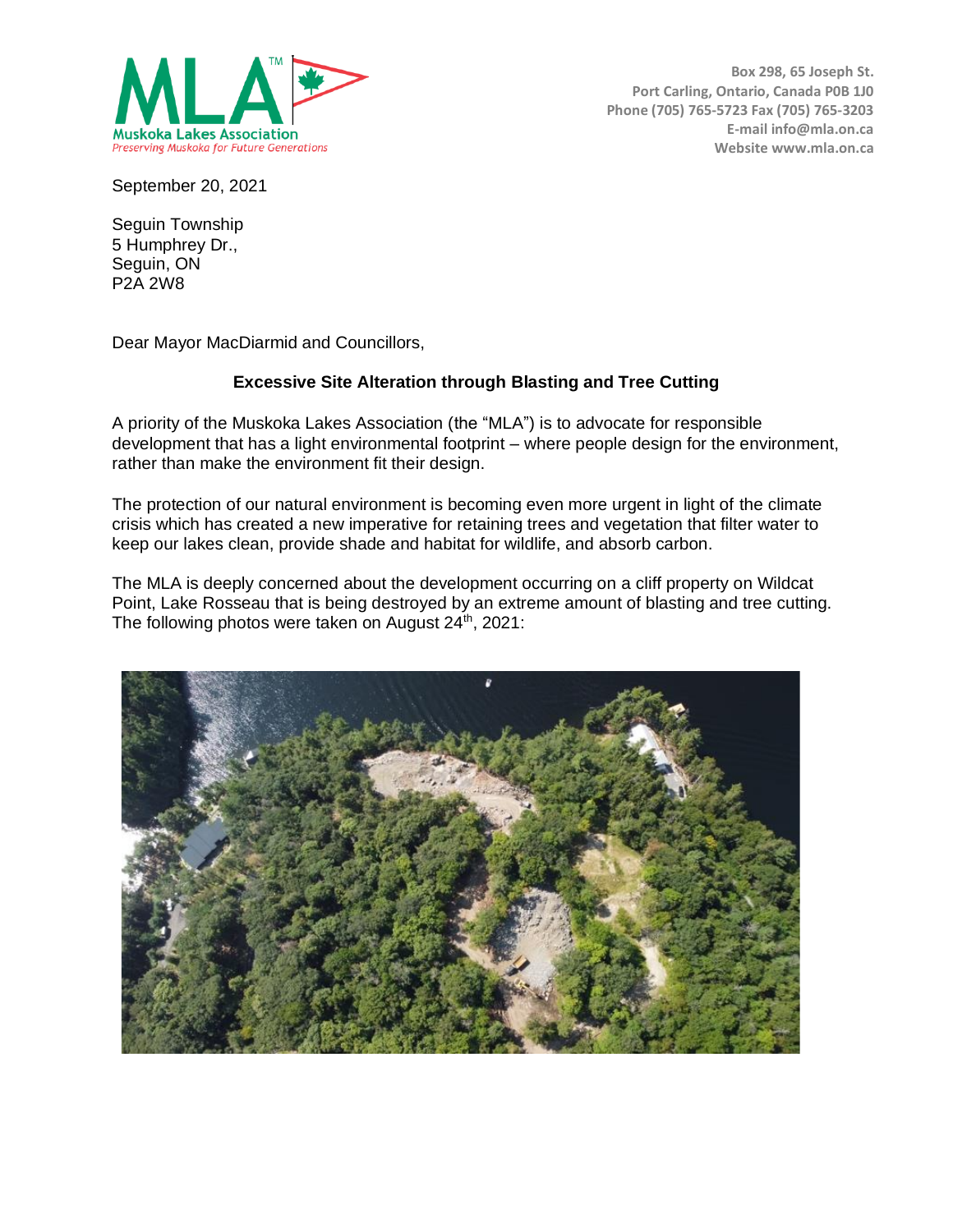

The destruction of this property has continued since these photos were taken, with blasting occurring as recently as last week. It is even more devastating when seen in person.

The area of the Precambrian shield that has been blasted appears to extend well beyond the foundation for the new building and its driveway, and this rock can never be replaced. Many dozens of mature trees have been cut down which will take generations to grow back, if it's even possible given that the soil in which the trees grew has been removed.

When I contacted Seguin's Building Department in June, an inspector conducted a site visit and informed me that the blasting and tree cutting was permitted under Seguin's by-laws.

It is particularly shocking that the destruction of this property is permitted in Seguin Township, which has been at the forefront of prioritizing the environment through the 'Environment First' philosophy embedded in its official plan and by-laws.

The following excerpts are examples of Seguin's Environment First philosophy:

#### Official Plan:

Section A1 "This means that the environment will be given priority over economic or social development when making all land use and public works decisions. This Plan also considers the natural environment, social environment, and visual environment as components of the overall "Environment-First" philosophy."

**The mission of the Muskoka Lakes Association is to promote the responsible use, enjoyment and conservation of the unique Muskoka environment.**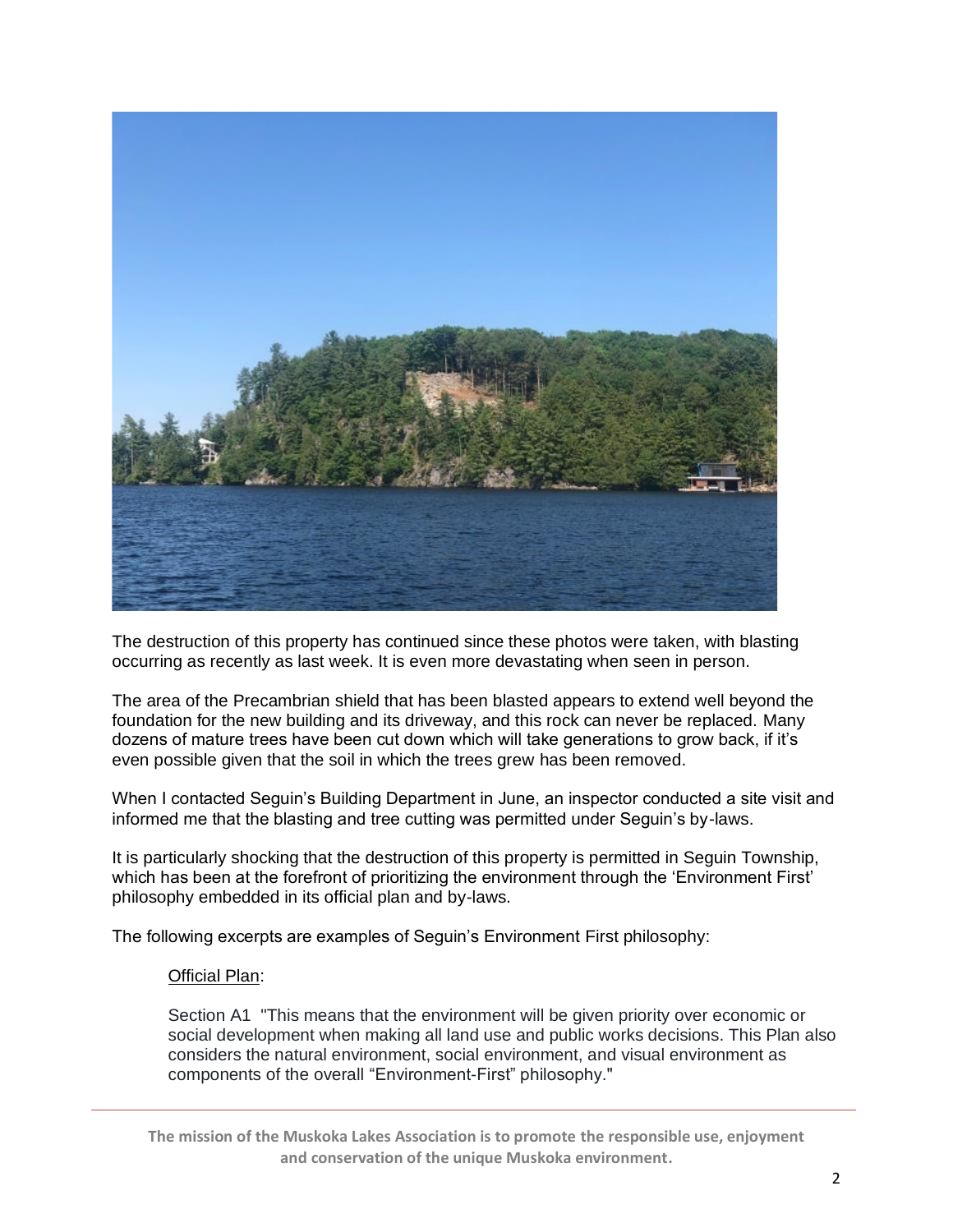Section A.2.1.2 Objectives

1. a) "To ensure that the protection of significant environmental features and their associated ecological functions take precedence over the development of such lands."

## Blasting By-law 2008-104:

"The primary intent of this By-law is to protect and preserve the visual environment and the natural environment by prohibiting the blasting away of cliffs and areas of rock in shoreline areas and on EP Lands."

### Tree Cutting By-law 2008-103:

"The primary intent is to protect and preserve the water quality and the visual environment by prohibiting the clear cutting of trees and vegetation on shoreline areas and on EP lands. Trees and vegetation are significant positive contributors to water quality. They absorb nutrients such as phosphorus and nitrogen which otherwise would have entered and harmed the water system."

## Fill By-law 2008-105:

".. this By-law prohibits any landscaping work that could significantly alter the grade or topography in a manner that increases the flow of surface water to neighbouring lands or the adjacent bodies of water."

We understand that Mayor MacDiarmid has informed one neighbour that Seguin needs to do much better at preventing this destruction of our natural environment and that Council is very concerned about it. Mayor MacDiarmid stated that a series of meetings have been set up in September to consider how to alter the blasting, tree cutting and fill by-laws to be more protective. We are very encouraged to hear that Council is taking steps to review these by-laws now, rather than delaying until after the approval of the new Official Plan.

The MLA offers the following suggestions we hope Council and planning staff will consider.

# Official Plan Policies

The MLA urges Council to include in its new Official Plan a prohibition on any blasting that will change the character of a property, as has happened at Wildcat Point; the rocks, cliffs and forests are a unique and irreplaceable part of the natural heritage and character of our shorelines.

# Strengthen Blasting By-law

The MLA recommends that the Township's blasting by-law be strengthened by extending the prohibited area for blasting beyond the current 20 metres from the high water mark. Wildcat Point demonstrates that the blasting of the Precambrian shield should not be allowed where it will not only damage the natural environment but change the character of a property. We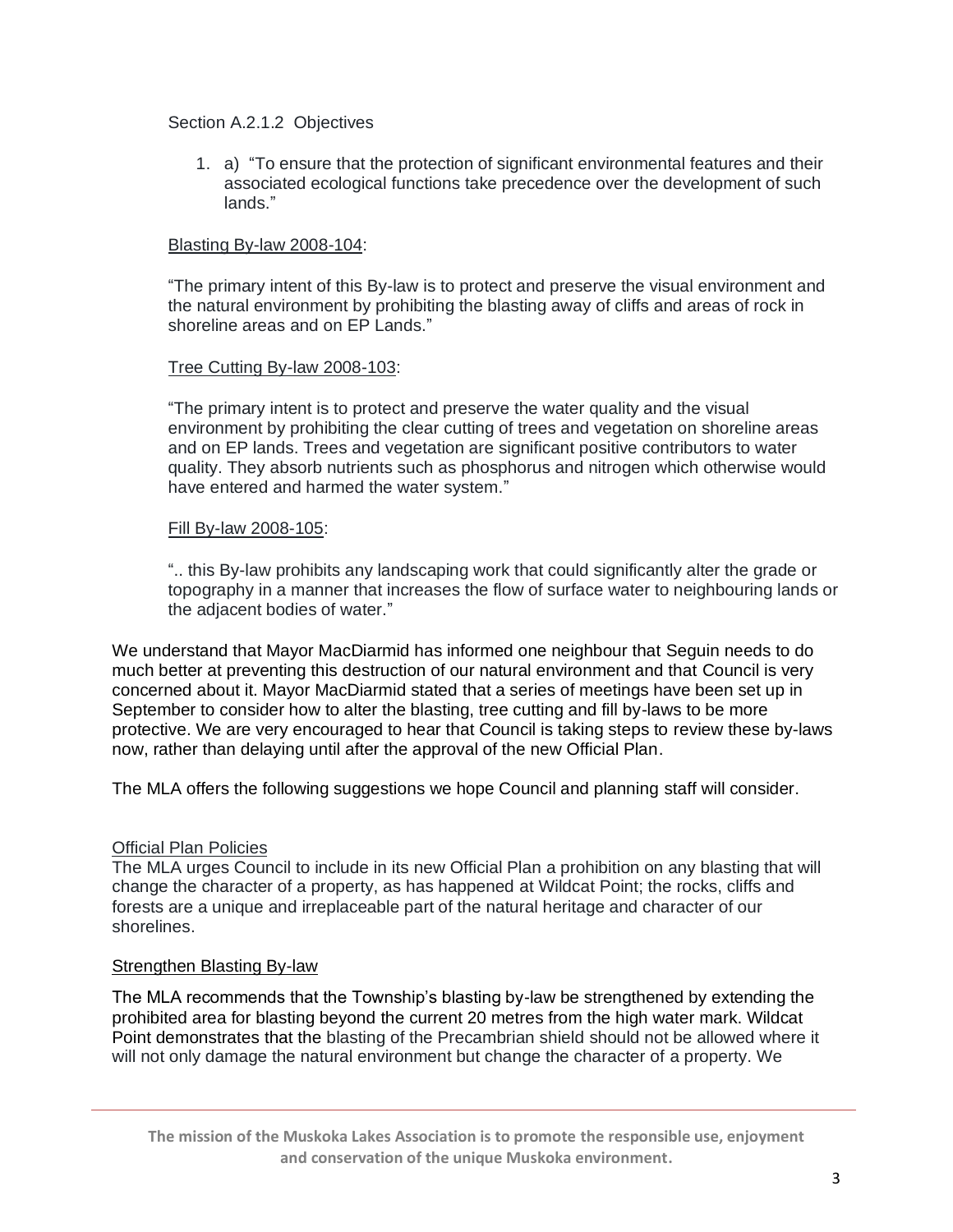recommend that criteria be developed to guide decisions approving blasting: for example, blasting will not be allowed where the change in the landscape caused by blasting will be visible from the lake.

In addition, we recommend that there be a new requirement for a blasting permit that must be obtained before any blasting is done. The blasting permit should set out: exactly where blasting is allowed; when blasting occur, since daily blasting throughout the summer can be a significant disruption to neighbours; tree protection barriers; and sediment barriers to ensure blasted rock does not end up in the water or on a neighbour's property. The permit also should set out where the blast will be deposited, so contractors dispose of it appropriately.

We note that the Townships of Cognashene and Go Home Lake in Georgian Bay prohibit blasting other than in certain limited situations, and require a blasting permit approved by Council after notice to neighbours. Details are in Georgian Bay By-Law 2016-6[4 here.](https://georgianbay.civicweb.net/document/155001/2016-64%20Being%20a%20by-law%20to%20regulate%20balsting%20along%20the%20shoreline%20of%20Georgian%20Bay%20waterfront%20properties%20and%20inland%20lakes%20within%20the%20Township%20of%20Georgian%20Bay.pdf) We urge you to consider adopting similar rules in Seguin.

## Strengthen Tree Cutting By-law

We recommend that the Tree Cutting By-law be revised to expand the area to which it applies and consider the list of exemptions. We believe that tree preservation must extend to all lands within the property and not just the 20 metre area along the shoreline. It does not mean that every tree is protected but that a reasonable plan is prepared that prioritizes the forest and not excessive amenity areas.

The treatment of trees within the shoreline buffer requires stronger prohibitions so that it is illegal to strip trees of their limbs; instead, 'views' should be created through the tree branches in a manner that preserves the natural treed appearance of the property. In addition, replacement of native soils and vegetation with mulch and gardens should be limited to small areas of access or disturbance. This is becoming more common, creating an unnatural appearance and destroying natural habitat and buffering capabilities of the shoreline buffer.

### License Contractors

The MLA recommends that the Township adopt a Contractor Licensing By-law that requires all general contractors, excavating contractors and any other contractor performing site alteration or tree removal to be licensed. Before receiving a licence, the contractor should receive education in the Township's building by-laws. If the contractor repeatedly breaches the by-laws, their licence will be suspended or revoked, which will give them added incentive to comply. The administrative cost would be covered through licensing and building fees.

### Enhance Protection for Islands

The MLA recommends that islands receive enhanced protections, to avoid the type of development that has been occurring in the middle of islands in other municipalities. For example, the following is a photo of an island on Lake Joseph in Township of Muskoka Lakes, where a vast area in the centre of the island has been blasted and cleared, apparently in accordance with the bylaws:

**The mission of the Muskoka Lakes Association is to promote the responsible use, enjoyment and conservation of the unique Muskoka environment.**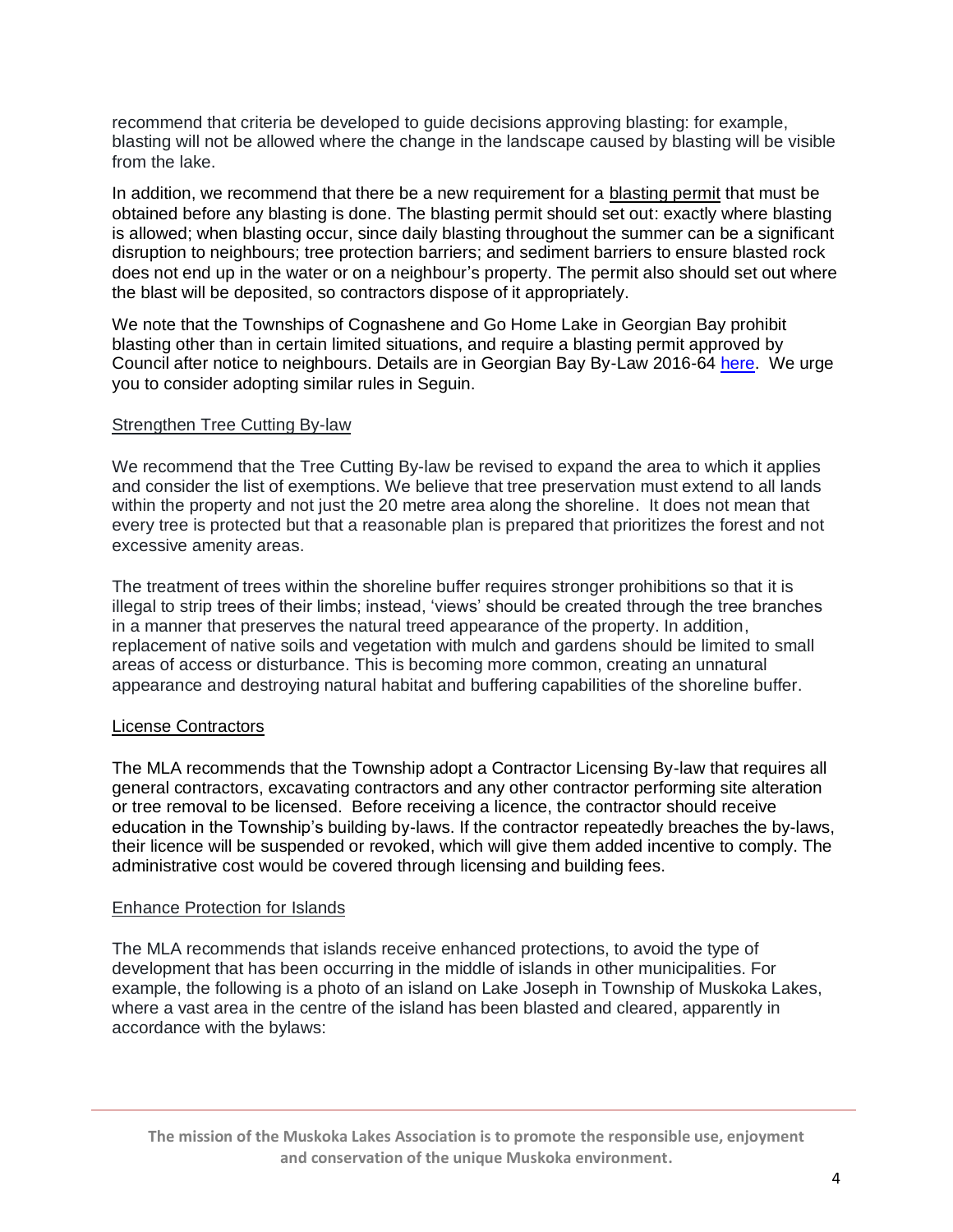

# Enhance Site Plan Control

Good outcomes for the development begin with good planning on the ground. This planning needs to be supported by good site information (e.g tree inventory, topography, bedrock, base mapping and other environmental impacts) and clear limits to the development. We believe that tree inventories, sediment barriers and building envelopes are some of the items that should be part of every site plan control process and, if necessary, the Township's by-laws and processes should be amended to provide for this. For example, the area to be developed and cleared should be staked and surveyed, and tree protection barriers installed.

### Enhance Enforcement Tools

We are convinced that the best enforcement tool the Township has is to cause a construction delay. In the view of many of our members, a delay in the build is the only thing that will motivate some landowners and contractors to comply with the by-laws. It has become clear that fines are not large enough to be a motivation.

### Site Plan Agreements

As a result, we recommend that the Township ensure that its Site Plan Agreements with property owners include a term to the effect that the owner agrees construction will stop if the Township's by-laws are breached.

### Orders to Remediate a Property

Where illegal site alteration has occurred and the Township has issued an Order to Remediate a property, we recommend that owners be required to produce remediation plans prepared by qualified engineers and other experts in forestry and soil (ie. not professional planners)

**The mission of the Muskoka Lakes Association is to promote the responsible use, enjoyment and conservation of the unique Muskoka environment.**